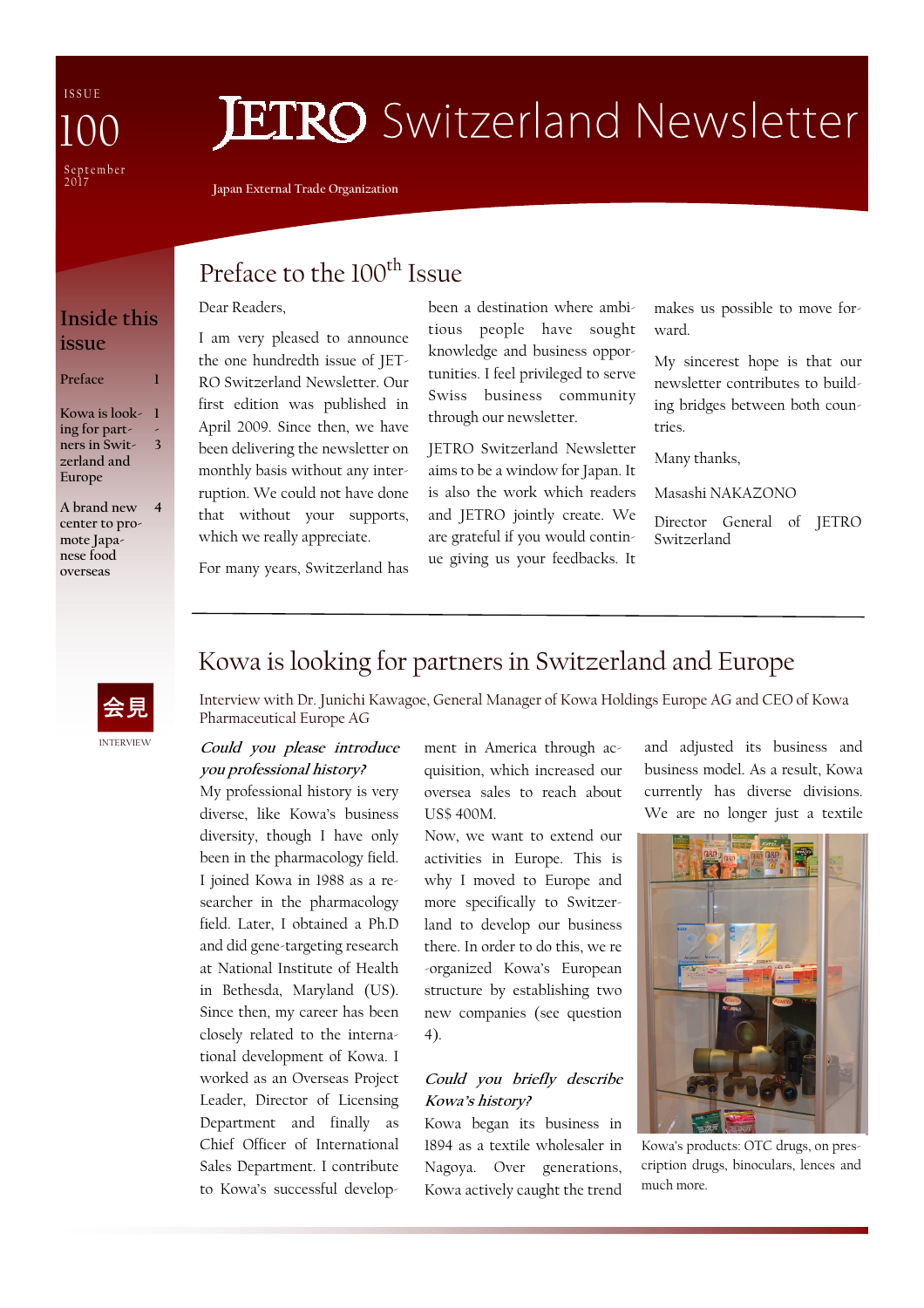## Kowa is looking for partners is Switzerland and Europe

company, but also a pharmaceutical, trading, and optical company. We not only have a large range of products from OTC supplies, to prescription drugs, but also medical devices and instruments as well as eco-related products such as LED lights and plant factory products. In addition, Kowa has a hospitality business: we operate three hotels and a department store in Nagoya.

#### **What are Kowa's global business activities?**

Kowa opened its first oversea office in 1935 and the first European office in 1963. Currently, Kowa owns more than 40 companies all over the world. One of our most important activities is in the pharmaceutical field, which represents nearly 40% of our annual sales. Kowa develops and sells both Rx (prescription drugs) and OTC (non-prescription drugs) products in addition to intraocular lens (IOL: Avansee®) for cataract surgery. Our top selling product is a cholesterol reducer, Pitavastatin (distributed as Livalo®, Livazo® or Alipza®); it is sold in more than 20 countries with annual peak sales of about US\$ 1 billion.

As for the trading business (one third of our sales), we deal with chemicals, machines, construction materials, textiles and commodities. As to optics, we manufacture and sell lenses for industry, spotting scopes for bird watching and binoculars. We also produce medical instruments in the eye field.

**Kowa recently established two** 

#### **companies in Zurich. What are their functions? Why did Kowa choose Switzerland?**

In February 2016, we established a holding company for Europe in Zurich (Kowa Holdings Europe AG) in order to govern all of Kowa's subsidiaries in Europe such as the one in the UK and Germany. We also established a pharmaceutical company, Kowa Pharmaceutical Europe AG, in December 2016 as a pharmaceutical headquarters in Europe.

In order to understand Kowa's structure, there is Kowa's headquarter in Nagoya and three regional holdings to handle our overseas activities in Asia, America and Europe.

We have chosen Zurich because of its geographical location at the center of Europe. We need to have a very good connection with the rest of the continent as well as with Japan; from this point of view the proximity of the Zurich airport is a great added value for us. The stability of the country, its wealth of high-level talents, its neutrality and its diversity of languages are strong assets for us.

#### **How does Kowa see the potential of the Swiss markets? What products is Kowa going to highlight there?**

The Swiss market itself remains relatively small, but it is an interesting one. We believe we can obtain great hints for successful entry when we analyze the Swiss market deeply because of the diverse characteristics of Switzerland. Actually, we are doing so by close collaboration with local partners, also expecting sales increase in Pitavastatin (Livazo®), IOL (Avensee®), medical instruments and hand /foot warmers, that are already available in Switzerland. We are sure that our OTC products can be a chance to enter the Swiss market by ourselves because Kowa is very famous in Japan as an OTC brand (No. 5) due to a rich product line such as Cabagin Kowa®, Colgen Kowa®, Una Kowa®, Q&P Kowa®, Vantelin Kowa® etc.

#### **Did Kowa face any challenges and difficulties in doing business in Switzerland and in Europe?**

We are facing some challenges in the pharma field. To enter the actual market by ourselves, we need some extension of market size due to the huge investments to prepare our product to meet pharma regulatory, pricing and reimbursement issues. So we cannot consider entering only into Switzerland, entering some European countries at one time, meaning our difficulties are not only in Switzerland, but all throughout Europe.

From Japan, Europe is often seen as one big market, but when one comes here one understands how different it is. Looking closely, it is a big complex with different countries where several factors are different such as regulation, sales customs, advertisement – not only language – but culture and behavior as well. Of course, we knew it, but by being here, we

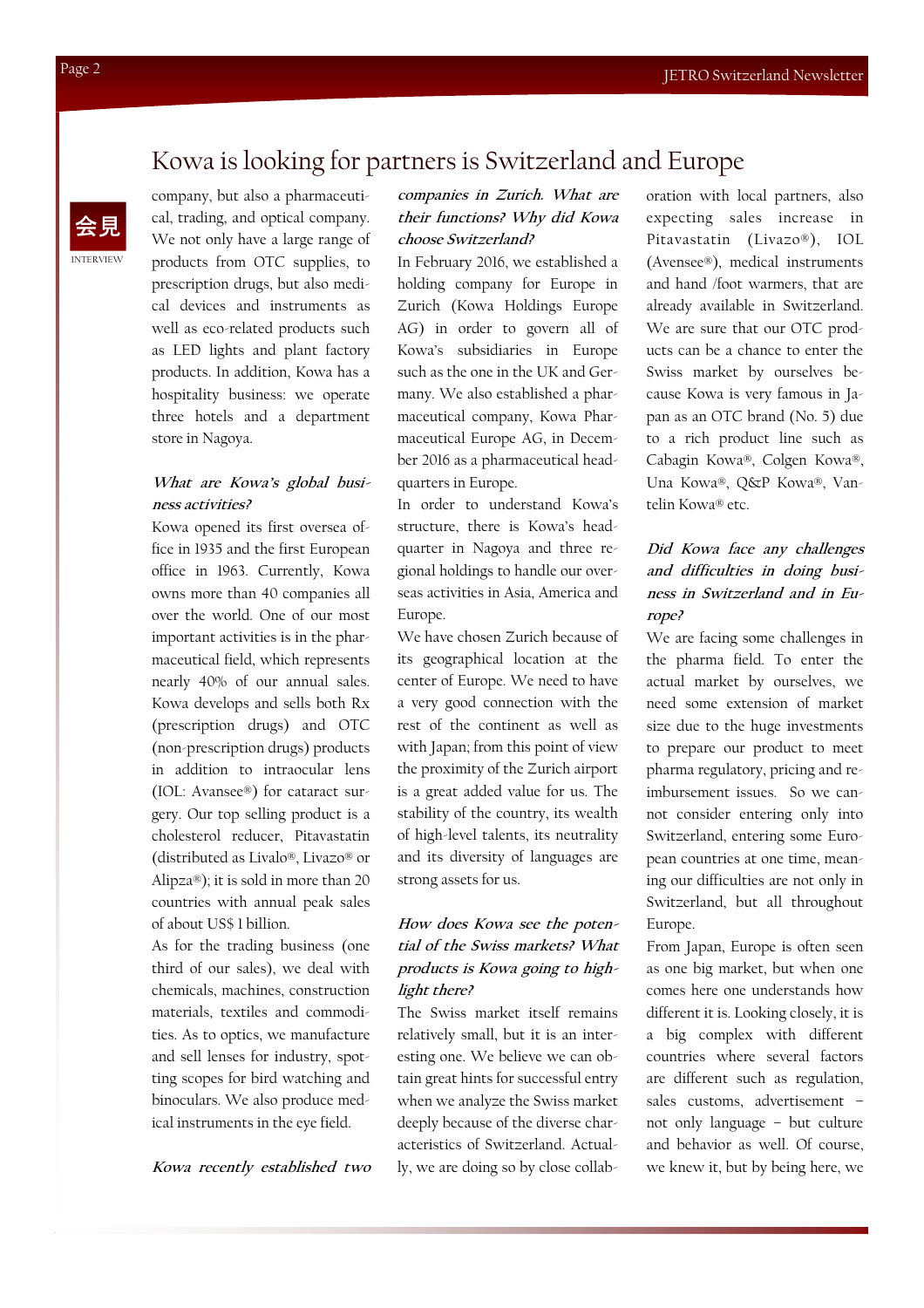### Kowa is looking for partners is Switzerland and Europe



Part of Kowa's team in Zurich with the company's mascots. The General Manager Dr. Kawagoe is on the right

understand how much those differences can be importantto take into consideration of our business plan. This is especially true in the case of pharma regulation which is so different from country to country. Let me give you a concrete example, an active ingredient can be seen as Rx (on prescription) in one country but in other countries it will be seen as OTC or even simply as a food. Furthermore, in Rx, price and re-imbursement status is different in each country mainly due to the assessment system, HTA and International Price Reference.

We have been handling these issues by collecting relevant information from our local collaborators, consultants and seminars. Also, Kowa Pharmaceutical Europe AG has business development function, in which we are seeking for acquisition or/and jointventure opportunities to start our business in Switzerland and in Europe. It would be helpful to have local people with knowledge, experience and local connections.

#### **What are Kowa's future plan and strategy in Switzerland?**

For pharma, as described above, we need the right products that meet Swiss needs and requirements as well as a functional organization to enter the Swiss market. Thus, we are planning a product and sales strategy for Swiss market in collaboration with Japan HQ. It may take a few years to reach the market.

In other businesses, however, we are already ready to talk for any chance of business in trading, through Kowa Europe GmbH in

Germany, and sales of optic products, through Kowa Optimed Deutschland GmbH in Germany. We hope that some readers of this newsletter will contact us. For trading, we can be a window for the entire Asian market including Japan for your products and materials.

Finally, because of my background in research, I was most impressed when I visited ETH Innovation and Entrepreneurship Laboratory and Wyss Translational Center Zurich. So, I would be happy if we could have research collaboration or investments with Swiss academia or biotech company in the future.

#### **Contact**

Junichi Kawagoe, Ph.D., R.Ph.

e-mail: jkawagoe@kowa-holdingseurope.ch

INTERVIEW 会見